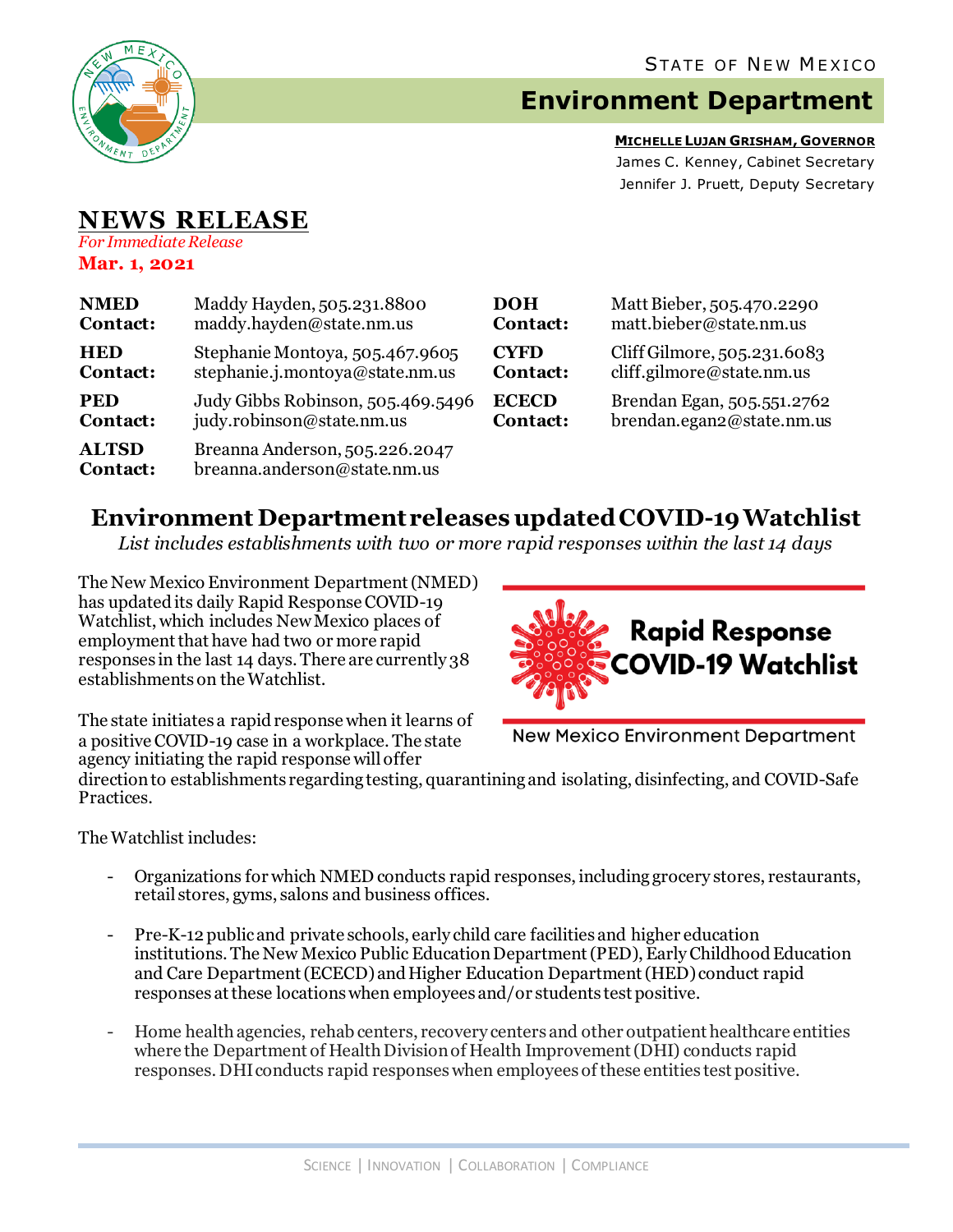- Long-term care facilities, including skilled nursing homes and assisted living facilities where the Aging and Long-Term Services Department (ALTSD) conducts rapid responses when a staff member and/or resident tests positive for COVID-19.
- Children, Youth and Families Department (CYFD)facilities, including residential treatment centers for youth and youth shelters.CYFD conducts rapid responses when staff and/or residents test positive.

The Rapid Response COVID-19 Watchlist allows the public to make more informed decisions when patronizing establishments and also assists NMED's Occupational Health and Safety Bureauand other state and local regulatory agencies in evaluating whether organizations are complying with state public health orders and COVID-Safe Practices. State regulatory agencies may initiate compliance investigations and/or exercise enforcement when establishments fail to adhere to required practices.

The current public health order mandates certain establishments close for two weeks if they have four or more rapid responses within the last 14 days. The closure requirement applies to food and drink establishments, retail spaces, places of lodging, close-contact businesses as defined in the Nov. 13, 2020 public health order, and essential businesses (other than healthcare operations, utility and media services).

When there are four or more rapid responses at a location within 14 calendar days, the New Mexico Environment Department will refer the establishment to the Department of Health, which will evaluate and make the decision on establishment closure. An establishment may be permitted to continue operating if the Department of Health, after consultation with the New Mexico Environment Department, determines that the business is a sole provider of goods or services within a community, or if they have committed to regular surveillance testing of their workforce.

If a school has four rapid responses in a 14-day period, it must close within seven calendar days and remain in remote-only learning for 14 days. Only the individual school that reached the rapid response threshold is required to return to remote learning.

The current Rapid Response COVID-19 Watchlist and closure list, which includes all establishments that have been required to close, are poste[d here.](https://www.env.nm.gov/rapid-response-data/)



**New Mexico Environment Department** 

## **Monday, March 1**

| <b>AGENCY</b><br><b>ASSIGNED</b> | <b>NAME</b>                                 | <b>ADDRESS</b>                                    | <b>CITY</b>        | <b>COUNTY</b> | <b>NUMBER OF</b><br><b>RAPID</b><br><b>RESPONSES</b> |
|----------------------------------|---------------------------------------------|---------------------------------------------------|--------------------|---------------|------------------------------------------------------|
| <b>NMPED</b>                     | <b>ALAMOGORDOHIGH</b>                       | 103 CUBA AVE                                      | ALAMOGORDO   OTERO |               |                                                      |
| <b>ALTSD</b>                     | GOOD SAMARITAN SOCIETY<br><b>BETTY DARE</b> | 3101 NORTH<br>FLORIDA AVENUE   ALAMOGORDO   OTERO |                    |               |                                                      |
| <b>NMED</b>                      | <b>WALMART SUPERCENTER</b>                  | 233 S NEW YORK<br>AVE                             | ALAMOGORDO         | <b>OTERO</b>  |                                                      |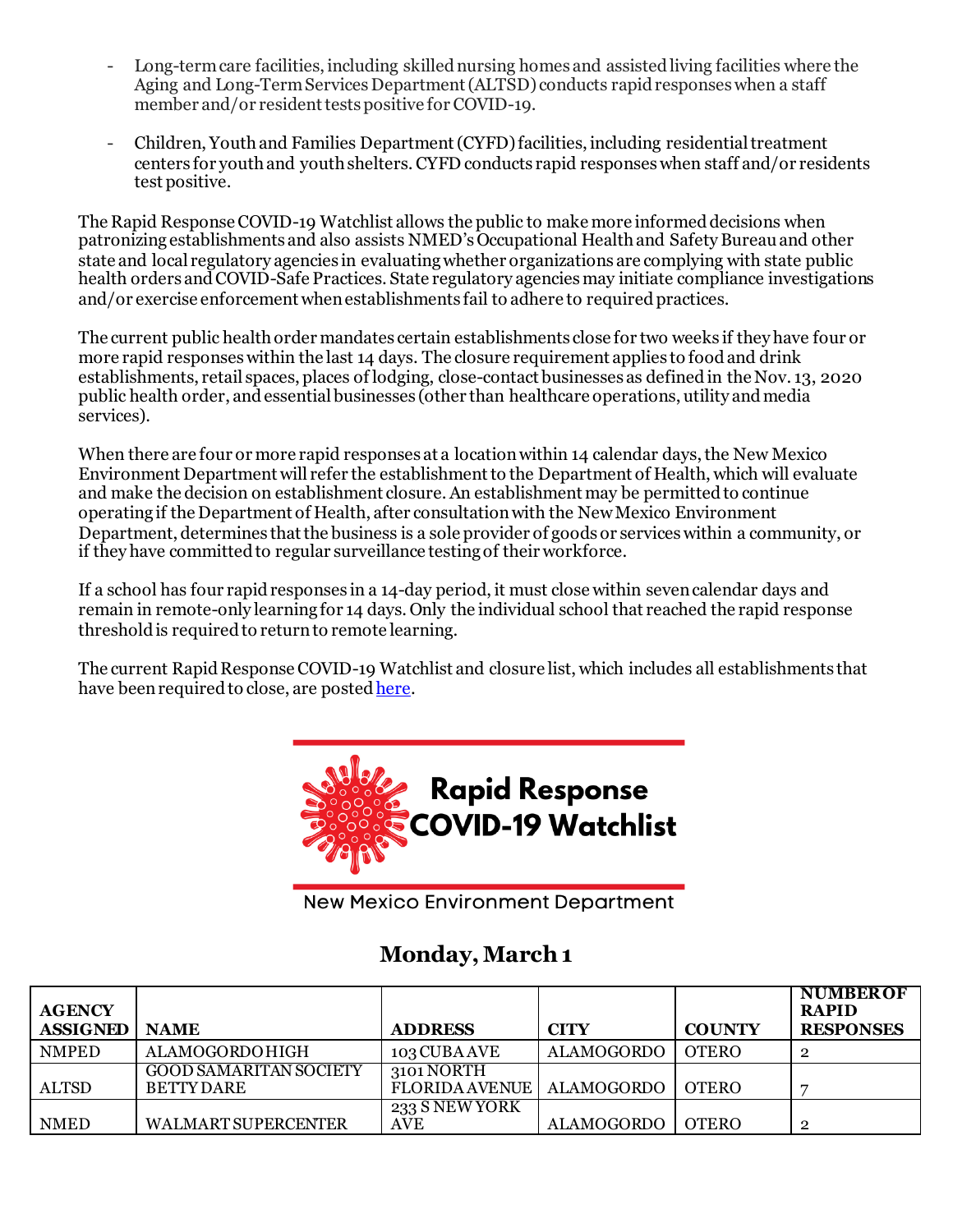| DHI          | <b>ADDUS HEALTH CARE</b>                             | 2129 OSUNA ROAD<br>NE SUITE 101B     | <b>ALBUQUERQUE</b> | <b>BERNALLILO</b> | 3                       |
|--------------|------------------------------------------------------|--------------------------------------|--------------------|-------------------|-------------------------|
|              |                                                      | 12500                                |                    | <b>BERNALILLO</b> |                         |
|              | <b>NOAHS ARK CHILDRENS</b>                           | CANDELARIA RD                        |                    |                   |                         |
| <b>ECECD</b> | <b>ACADEMY</b>                                       | <b>NE</b><br>6400 WYOMING            | <b>ALBUQUERQUE</b> |                   | $\overline{2}$          |
| <b>NMPED</b> | ALBUQUERQUEACADEMY                                   | <b>BLVDNE</b>                        | <b>ALBUQUERQUE</b> | <b>BERNALILLO</b> | $\overline{2}$          |
|              | <b>APS-STUDENT</b>                                   | 2401 MENAUL                          |                    |                   |                         |
| <b>NMPED</b> | <b>TRANSPORTATION</b><br><b>HOPE CHRISTIAN HIGH</b>  | <b>BLVDNE</b><br><b>6800 PALOMAS</b> | <b>ALBUQUERQUE</b> | <b>BERNALILLO</b> | $\overline{2}$          |
| <b>NMPED</b> | <b>SCHOOL</b>                                        | <b>NE</b>                            | <b>ALBUQUERQUE</b> | <b>BERNALILLO</b> | 3                       |
|              |                                                      | 1 UNIVERSITY                         |                    |                   |                         |
| <b>HED</b>   | UNIVERSITY OF NEW MEXICO                             | <b>BLVD</b>                          | <b>ALBUQUERQUE</b> | <b>BERNALILLO</b> | 5                       |
| <b>NMED</b>  | CITY OF ALBUQUERQUE DEPT<br><b>OF AVIATION</b>       | 2200 SUNPORT<br><b>BLVD SE</b>       | <b>ALBUQUERQUE</b> | <b>BERNALILLO</b> | 3                       |
|              | OSO BIOPHARMACEUTICALS                               | 4401 ALEXANDER                       |                    |                   |                         |
| <b>NMED</b>  | <b>DIV</b>                                           | <b>BLVDNE</b>                        | <b>ALBUQUERQUE</b> | <b>BERNALILLO</b> | $\overline{2}$          |
|              |                                                      | 9201 PAN<br><b>AMERICAN FWY</b>      |                    |                   |                         |
| <b>NMED</b>  | RPE PRODUCTIONS LLC                                  | <b>NE</b>                            | <b>ALBUQUERQUE</b> | <b>BERNALILLO</b> | $\overline{2}$          |
|              |                                                      | 3831 SINGER                          |                    |                   |                         |
| <b>NMED</b>  | SAVING THE WORLD LLC                                 | <b>BLVDNE</b>                        | <b>ALBUQUERQUE</b> | <b>BERNALILLO</b> | $\bf 2$                 |
| <b>NMED</b>  | SYSCO NEW MEXICO LLC                                 | <b>601 COMANCHE</b><br><b>RDNE</b>   | <b>ALBUQUERQUE</b> | <b>BERNALILLO</b> | $\overline{2}$          |
|              |                                                      | 8000 ACADEMY                         |                    |                   |                         |
| <b>NMED</b>  | <b>WALMART SUPERCENTER</b>                           | <b>RDNE</b>                          | <b>ALBUQUERQUE</b> | <b>BERNALILLO</b> | $\mathbf{2}$            |
| <b>NMED</b>  | ANGEL FIRE RESORT                                    | 10 MILLER LANE                       | <b>ANGEL FIRE</b>  | <b>COLFAX</b>     | $\overline{2}$          |
|              |                                                      | 15TH AND                             |                    |                   |                         |
| <b>NMPED</b> | ARTESIA PARKJUNIORHIGH<br><b>LAKEVIEW CHRISTIAN</b>  | <b>CANNON</b><br>1300 N CANAL        | <b>ARTESIA</b>     | <b>EDDY</b>       | $\bf 2$                 |
| <b>DHI</b>   | <b>HOSPICE</b>                                       | <b>STREET</b>                        | <b>CARLSBAD</b>    | <b>EDDY</b>       | $\overline{2}$          |
|              |                                                      | 3000 WEST                            |                    |                   |                         |
| <b>NMPED</b> | <b>CARLSBAD HIGH</b><br><b>CARLSBAD INTERMEDIATE</b> | <b>CHURCH</b><br>800 WEST            | <b>CARLSBAD</b>    | <b>EDDY</b>       | $\mathbf{2}$            |
| <b>NMPED</b> | <b>SCHOOL</b>                                        | <b>CHURCH</b>                        | <b>CARLSBAD</b>    | <b>EDDY</b>       | 3                       |
|              | <b>LAKEVIEW CHRISTIAN HOME</b>                       | 1905 WEST                            |                    |                   |                         |
| <b>ALTSD</b> | OF THE SOUTHWEST, INC.                               | PIERCE STREET                        | <b>CARLSBAD</b>    | <b>EDDY</b>       | $\overline{4}$          |
| <b>NMED</b>  | WESTERN COMMERCE BANK                                | 127 S CANYON ST                      | <b>CARLSBAD</b>    | <b>EDDY</b>       | $\overline{2}$          |
| DHI          | <b>INETRIM HEALTH CARE</b>                           | 2300 N MIAN<br>STREET SUITE 19       | <b>CLOVIS</b>      | <b>CURRY</b>      | $\overline{2}$          |
|              |                                                      | 2400 ATLANTIC                        |                    |                   |                         |
| <b>NMED</b>  | <b>COMPASS COMPONENTS</b>                            | <b>WAYSE</b>                         | <b>DEMING</b>      | <b>LUNA</b>       | $\overline{2}$          |
| DHI          | WHITE SANDS HEALTH CARE<br><b>CENTER</b>             | 5715N<br><b>LOVINGTONHWY</b>         | HOBBS              | <b>LEA</b>        |                         |
|              |                                                      | 175 <sub>N</sub>                     |                    |                   | $\overline{\mathbf{2}}$ |
|              | WELBROOK SENIOR LIVING                               | <b>ROADRUNNER</b>                    |                    |                   |                         |
| <b>ALTSD</b> | LAS CRUCES, LLC                                      | <b>PARKWAY</b>                       | <b>LAS CRUCES</b>  | <b>DONA ANA</b>   | $\overline{2}$          |
| <b>ALTSD</b> | VIDA ENCANTADA NURSING<br>& REHAB                    | 2301 COLLINS<br><b>DRIVE</b>         | <b>LASVEGAS</b>    | <b>SAN MIGUEL</b> | $\overline{2}$          |
| <b>NMED</b>  | ALBERTSONS MARKET                                    | 2351 MAIN ST SE                      | <b>LOS LUNAS</b>   | <b>VALENCIA</b>   | $\overline{2}$          |
|              | <b>WALMART DISTRIBUTION</b>                          | 670 LOS MORROS                       |                    |                   |                         |
| <b>NMED</b>  | <b>CTR</b>                                           | <b>RD NW</b>                         | <b>LOS LUNAS</b>   | <b>VALENCIA</b>   | $\overline{4}$          |
| <b>NMED</b>  | SADIE'S OF NEW MEXICO                                | 6230 4TH ST NW                       | <b>LOS RANCHOS</b> | <b>BERNALILLO</b> | $\overline{2}$          |
|              | <b>MASSON FARMS OF NEW</b>                           | 2100 COUNTY                          | <b>RADIUM</b>      |                   |                         |
| <b>NMED</b>  | MEXICO INC                                           | ROAD D61<br>2100 LIONEL ST           | <b>SPRINGS</b>     | <b>DONA ANA</b>   | $\mathbf{2}$            |
| <b>NMPED</b> | SHINING STARS PRESCHOOL                              | <b>NE</b>                            | <b>RIO RANCHO</b>  | <b>SANDOVAL</b>   | $\overline{2}$          |
|              |                                                      | 7001 CHAYOTE RD                      |                    |                   |                         |
| <b>NMPED</b> | VISTA GRANDE ELEMENTARY                              | <b>NE</b>                            | <b>RIO RANCHO</b>  | <b>SANDOVAL</b>   | $\overline{2}$          |